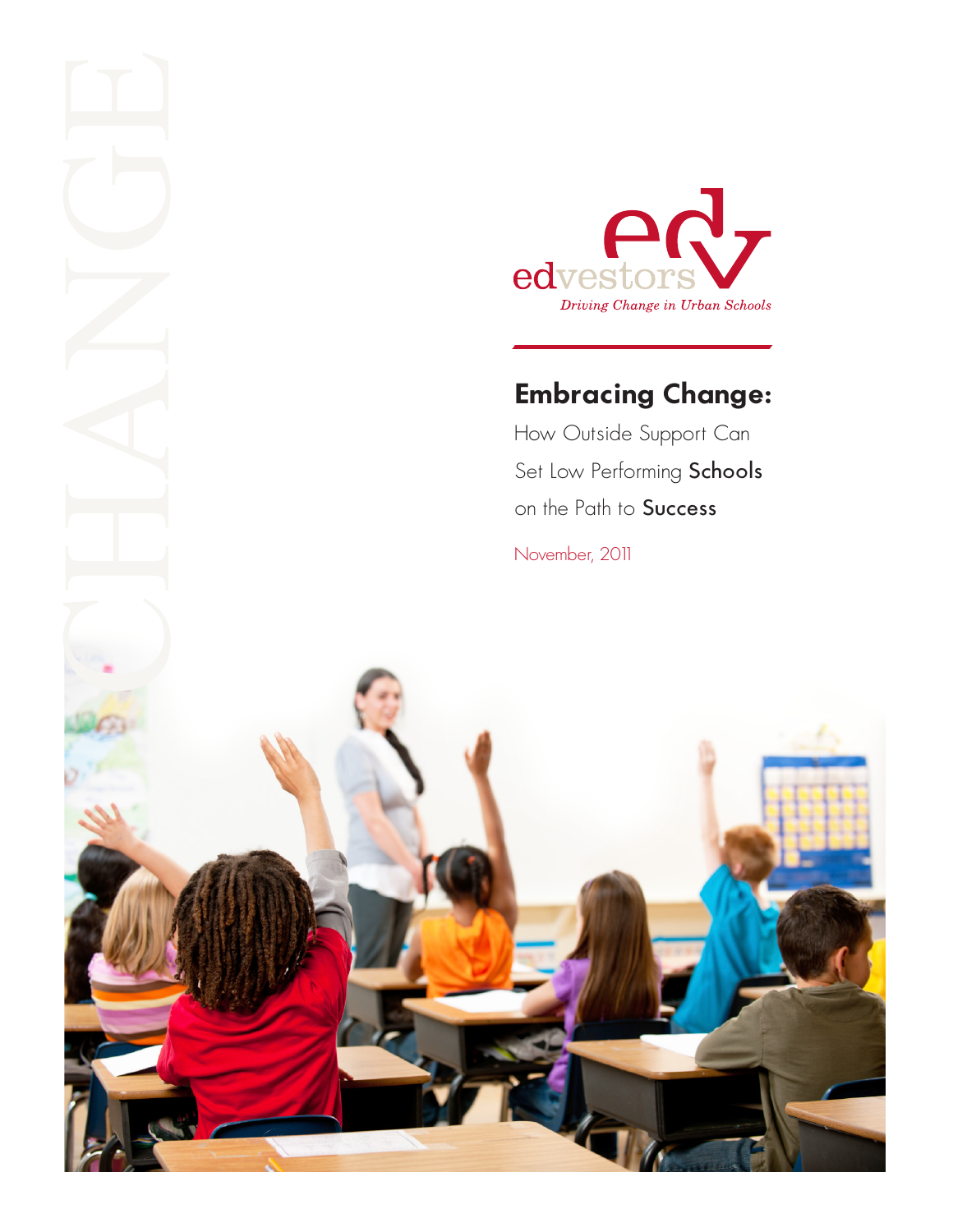*This paper was commissioned by EdVestors and written by Education First to examine the role that external partners can play in school change efforts in low performing schools. The research contained in this white paper is intended to summarize best practices nationally and to illustrate the potential impact of these partnerships in low performing schools, with a specific focus on Level 3 schools in Boston, where EdVestors is based.*

### **Introduction**

**1**

The job of an educator has never been more complex than it is today. Teachers, administrators and district leaders face a seemingly endless to-do list: federal accountability guidelines to meet, new standards to implement and additional skills to incorporate into everyday learning. At the same time, children still need to learn to read, write and calculate; buses still need to run on time; lunch still needs to be served each day and the individual needs of every student still have to be met.

As employers seek graduates with ever-increasing skill levels, and as state and federal accountability targets continue to rise, public school leaders must think more strategically about the future, develop strategies to accelerate achievement and map out plans to turn their low performing schools into high performing ones.

This is a tall order and, as many school and district leaders are finding, nearly impossible to do alone. But outside the school and district walls lies another pathway: a rapidly growing pool of available, high quality external partners who can offer new resources, extensive experience, and a proven ability to successfully plan and implement the change and deep support necessary to turn around and ultimately reverse ongoing academic declines.

*"The work of high-quality outside partner organizations is invaluable to the goal of turning around chronically underperforming schools"*

> *--Paul Reville, Massachusetts Secretary of Education*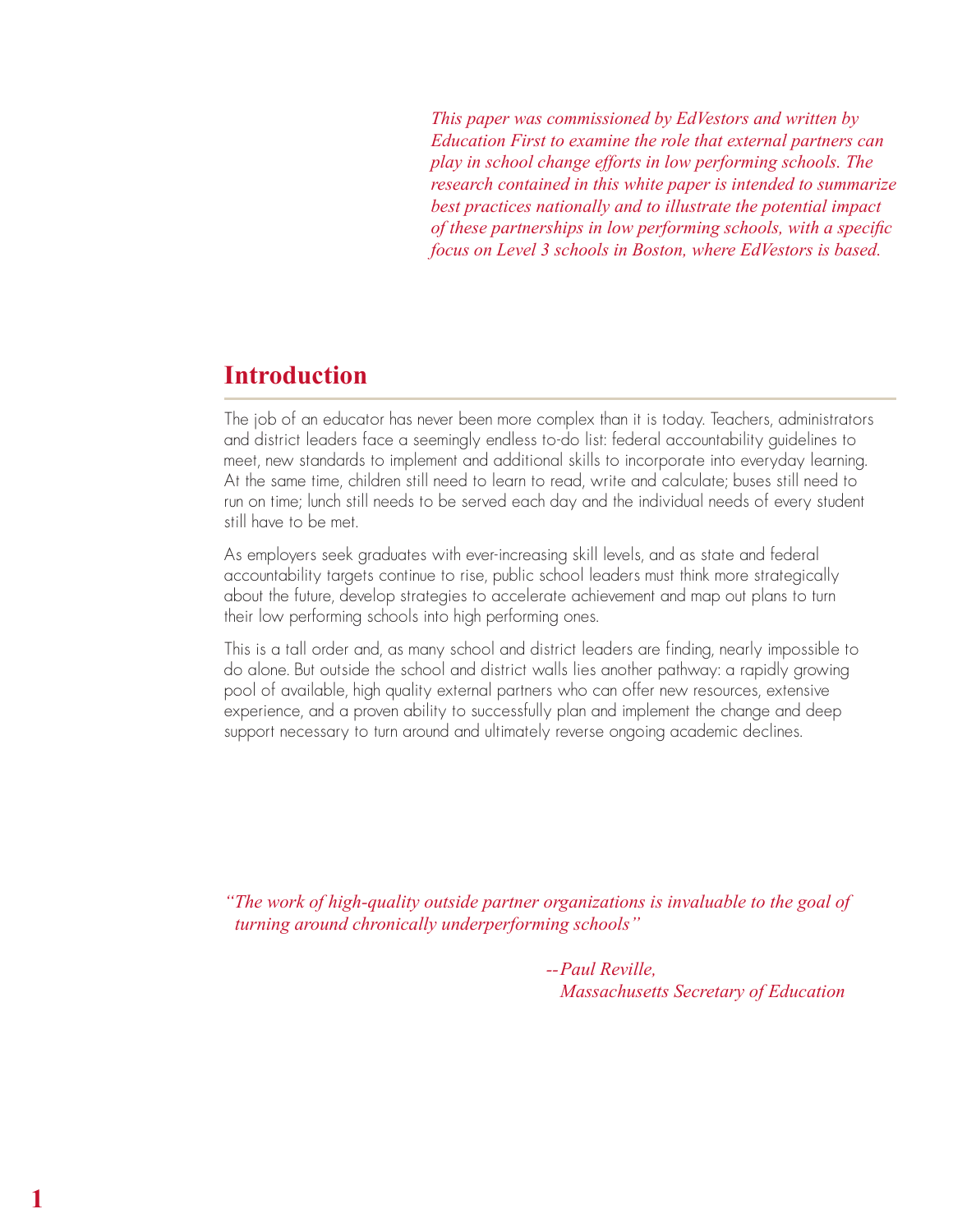## **The Challenge**

The increasing pressure for our schools to improve stems from troubling signs that American students are being outpaced by their peers in other countries. According to the 2009 Programme for International Student Assessment (PISA)<sup>1</sup> results, the U.S. now ranks 17th in science and 25th in math behind other Organisation for Economic Co-operation and Development (OECD) nations. PISA data also shows that the U.S. has the fifth largest gap in reading scores between middle/upper and low-income populations.

In 2009 less than 60 percent <sup>2</sup> of students graduated on time in 1,634 schools across the country; during the 2008-2009 school year, just three quarters of all freshmen graduated four years after entering high school. <sup>3</sup> Our youngest students are struggling too: on the 2009 National Assessment of Educational Progress (NAEP) reading exam, more than two-thirds of the nation's fourth graders (68 percent) scored just at or below basic, the two lowest levels 4.

Academic results are most troubling in large, urban communities with high poverty rates and increasing populations of students of color. Large cities trailed the nation on the 2009 NAEP fourth grade reading exam, with 77 percent scoring at or below basic, the

bottom two levels. <sup>5</sup> Even in Massachusetts, where statewide NAEP results have consis tently bested the nation in reading, <sup>6</sup> Boston's fourth graders performed only slightly better than their peers in other large cities, with 76 percent scoring below proficient, the nationally recognized academic target for performance. 7

Budget cuts have made matters worse, and there is no end in sight. During the 2010- 2011 school year 70 percent of all school districts experienced some funding cuts and 84 percent expect cuts during the 2011-2012 school year. Nearly two-thirds of the districts that lost funding last year responded by slowing, postponing or stopping reform initiatives, and 54 percent of districts anticipating cuts this year have already announced plans to do the same. 8

This has been compounded by the annual tightening of standards under No Child Left Behind (NCLB), the federal accountability guidelines and expectations for performance. As of 2009, more than 13,000 schools were deemed "in need of improvement" under NCLB, including nearly 5,000 that failed to meet Adequate Yearly Progress for five consecutive years and are subject to a federally mandated "restructuring." 9

1 The Education Trust, Results from the 2009 Programme for International Student Assessment: How Does the United States Compare to Other Nations? (2010), accessed September 7, 2011, http://www.edtrust.org/sites/edtrust.org/files/publications/files/PISA%202009%20-%20 12.09.10\_0.pptx

2 Robert Balfanz et al., Building a Grad Nation: Progress and Challenge in Ending the High School Dropout Epidemic 2010-2011 Annual Update (Washington, DC: America's Promise Alliance, 2011), accessed September 7, 2011, http://www.americaspromise.org/Our-Work/Grad-Na tion/~/media/Files/Our%20Work/Grad%20Nation/2011%20Summit/Reports/GradNation\_Update\_March2011.ashx

3 Robert Stillwell et al., "Public School Graduates and Dropouts from the Common Core of Data: School Year 2008-09," Table 1, Public High School Number of Graduates, Averaged Freshman Graduation Rate (AFGR), and Estimated First-Time 9th-Graders, by State or Jurisdiction: School Year 2008–09 (Washington, DC: U.S. Department of Education. National Center for Education Statistics, May, 2011), accessed Sep tember 7, 2011, http://nces.ed.gov/pubs2011/2011312.pdf

4 U.S. Department of Education and National Center for Education Statistics, Institute for Education Sciences, "The Nation's Report Card: Reading 2009" Figure 11, Average Scores and Achievement-Level Results in NAEP Reading for Fourth-Grade Public School Students, by State/ Jurisdiction:2009 (March, 2010), accessed September 7, 2011, http://nces.ed.gov/nationsreportcard/pdf/main2009/2010458.pdf

5 U.S. Department of Education and National Center for Education Statistics, Institute for Education Sciences "Grade 4 District Results," Percentages at or above Each Achievement Level For Reading, Grade 4 by Jurisdiction for All Students (2009), accessed September 7, 2011, http://nationsreportcard.gov/reading\_2009/district\_g4.asp?tab\_id=tab2&subtab\_id=Tab\_1#tabsContainer

6 Massachusetts Department of Elementary & Secondary Education, "Massachusetts 4th and 8th Graders Rank First in Reading on 2009 NAEP Exam: Press Release." Accessed September 7, 2011, http://www.doe.mass.edu/news/news.aspx?id=5425

7 U.S. Department of Education and National Center for Education Statistics, "Grade 4 District Results," Percentages at or Above Each Achievement Level for Reading, Grade 4 by Jurisdiction for All Students (2009), accessed September 7, 2011, http://nationsreportcard.gov/ reading\_2009/district\_g4.asp?tab\_id=tab2&subtab\_id=Tab\_1#tabsContainer

8 Nancy Kober and Diane Stark Renter, Strained Schools Face Bleak Future: Districts Foresee Budget Cuts, Teacher Layoffs, and a Slowing of Education Reform Efforts, (Washington, DC: Center on Education Policy, 2011), accessed September 7, 2011, http://www.scribd.com/ doc/62770664/CEP-Report-Strained-Schools-Face-Bleak-Future-6-11

9 U.S. Department of Education. "School Improvement Grants,"(2009), accessed September 7, 2011 www2.ed.gov/programs/ sif/090825sigv2.ppt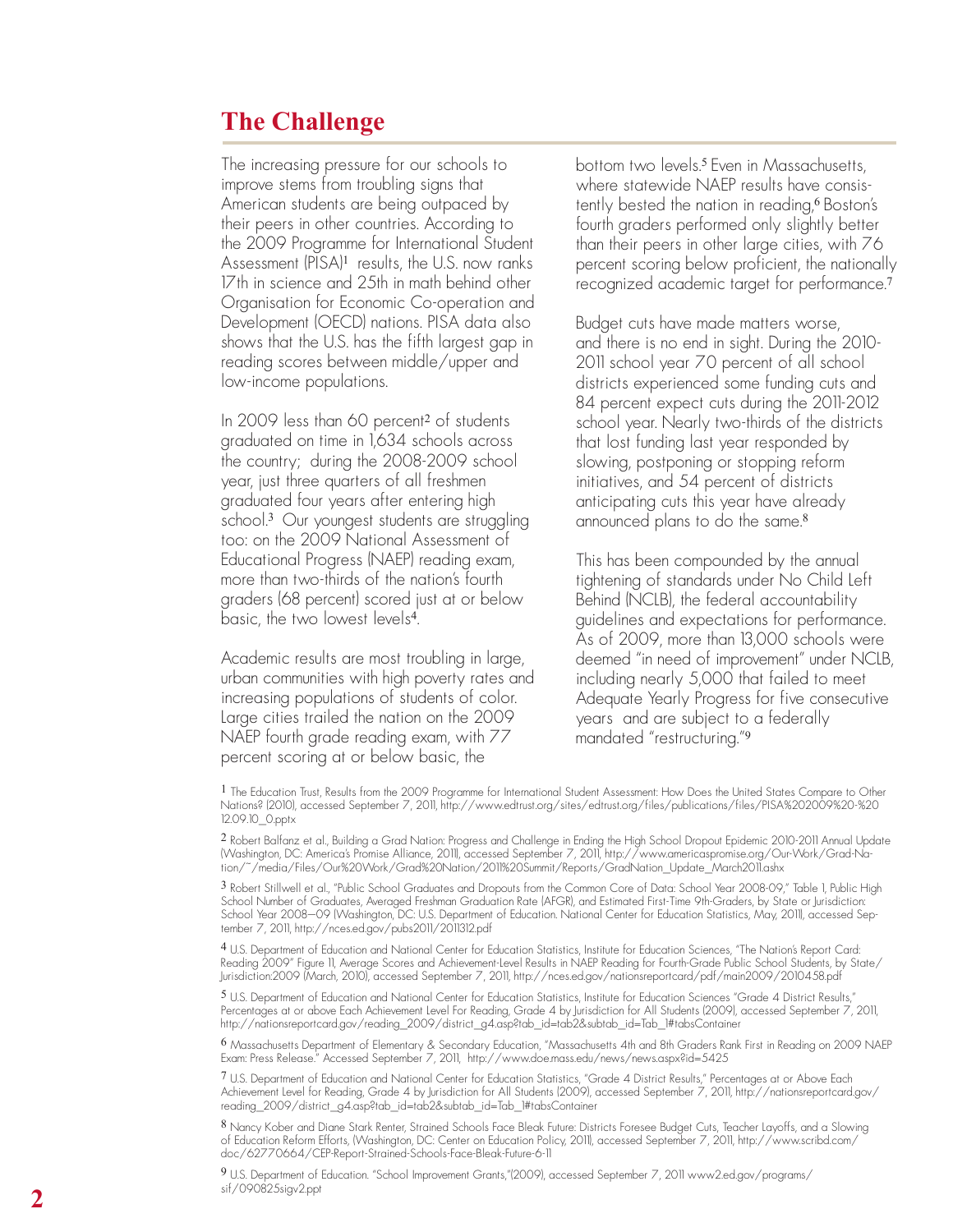| \$3.5 billion                              | Awarded                                              |
|--------------------------------------------|------------------------------------------------------|
| 15,277                                     | Number of schools eligible                           |
| 16 percent                                 | Percentage of all schools nationwide                 |
| 1,228                                      | Number of schools awarded grants nationally          |
| 75 percent                                 | High poverty awardees                                |
| 86 percent                                 | Awardees with large populations of students of color |
| 676                                        | Massachusetts schools that were eligible             |
| 30 schools in<br>8 districts <sup>10</sup> | Massachusetts awardees                               |

#### *Federal School Improvement Grants by the Numbers*

The NCLB-driven attention paid to these chronically failing schools drove the challenge of turning them around to the top of most states' policy agendas. Since President Obama took office, Congress has allocated \$4 billion to school reform through the federal Race to the Top grant competition and more than \$4 billion to the School Improvement Fund (SIF) for the nation's lowest performing schools. To date, \$3.5 billion of the SIF funding has been distributed to states committed to implementing dramatic turnaround strategies in their most struggling schools, ranging from shutting them down to restarting as a charter school or under the oversight of another education management organization.<sup>11</sup> Nationwide, 15,277 schools were defined as the nation's "persistently lowest-achieving" and were eligible for SIF funding; 1,228 were selected, including 30 in Massachusetts. The U.S. Department of Education requires states to use three common elements to identify the lowest-performing schools: overall academic achievement level, whether there is a "lack of progress" in the school and, for high schools, whether the graduation rate is below 60 percent.<sup>12</sup>

All of these low performing schools have one thing in common: They need to change course – and fast.

#### *Understanding Massachusetts' Levels 1-5*

*Under the Massachusetts accountability system, districts are placed in levels 1-5 based on the status of their schools. The following summaries the state-led requirements and level of support districts in each level receive.* 

| <b>Level 1:</b> (No schools in corrective action or restructuring) Least amount of state support.                                                                                                                                                                                                                                        |
|------------------------------------------------------------------------------------------------------------------------------------------------------------------------------------------------------------------------------------------------------------------------------------------------------------------------------------------|
| Level 2:   (One or more schools in corrective action or restructuring) Targeted assistance for<br>identified student groups and access to professional development.                                                                                                                                                                      |
| Level 3:   (One or more schools among the state's lowest-performing 20 percent) Districts required<br>to complete a district self-assessment process, and given high priority for assistance.                                                                                                                                            |
| <b>Level 4:</b> (One or more schools among the state's lowest-performing and least improving 2 percent)<br>Districts must develop an intervention plan and complete a turnaround plan for each<br>Level 4 school, and are provided with oversight and support for district planning and<br>improvement, interventions and grant funding. |
| <b>Level 5:</b> Co-governance begins. District is assigned to a partner to share responsibility for major budgetary, personnel, and policy decisions at the school and/or district level as needed.                                                                                                                                      |

10 Massachusetts Department of Elementary & Secondary Education "18 Schools in 8 Districts Awarded Federal Funding to Implement School Turnaround Strategies," (2011). Accessed September 7, 2011, http://www.doe.mass.edu/news/news.aspx?id=6046.

11 U.S. Department of Education, "School Improvement Grants Dataset Webpage," accessed September 7, 2011, http://data.ed.gov/grants/ school-improvement-grants.

12 U.S. Department of Education. Guidance on School Improvement Grants Under Section 1003(g) of the Elementary and Secondary Education Act of 1965 (2010), accessed September 7, 2011, http://www2.ed.gov/programs/sif/sigguidance05242010.pdf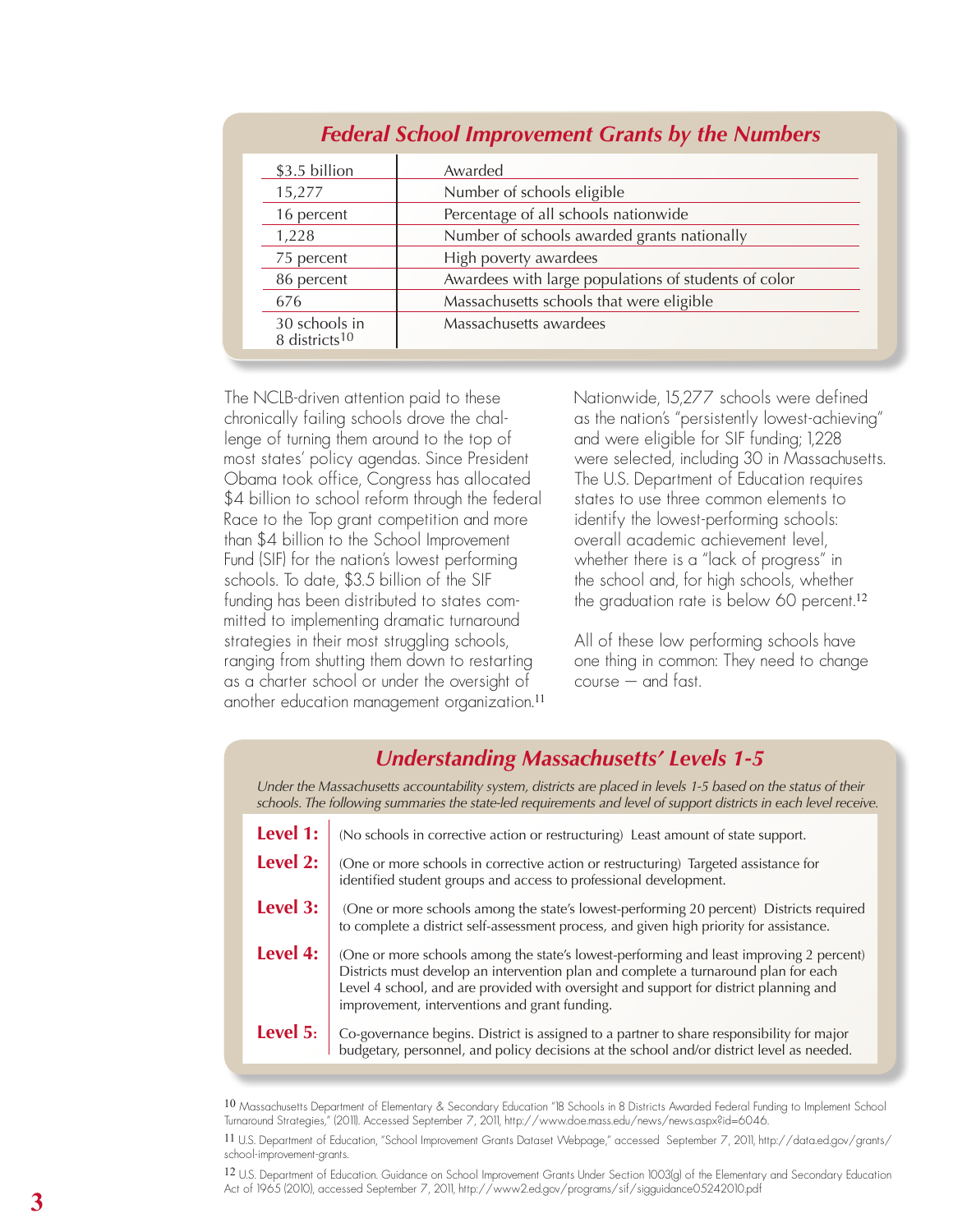## **Defining School Turnaround**

The terms "school turnaround" and "school change" broadly refer to whole-scale, dramatic efforts to rapidly improve low performing schools and put them on a path for significant improvement in student achievement. Across the country districts have had varying levels of success at this kind of turnaround, depending on their approach and commitment. Emerging research suggests that success requires intense, top to bottom change and a fundamental shift in mindset among the adults at every level of a public school system, from the district leader to the teachers to the parents.<sup>13</sup>

In Massachusetts, "school turnaround" has a

different and more distinct meaning. Here the phrase refers specifically to schools in Level 4 status that have performed poorly on the state's assessment system for at least four consecutive years and have shown no signs of improvement. This state-specific accountability system is meant to complement the federal guidelines, and was defined under the 2010 Act to Close the Achievement Gap, which divides all schools into Levels 1-4 and districts into Levels 1-5. Level 1 schools are the highest performing; Level 4 schools are chronically underperforming.<sup>14</sup> Districts are placed in Levels 1-5 based on the level status of their schools and those in Level 5 are put in "co-governance" with the state.

| <b>MA Accountability by the Numbers</b> |                |                |  |  |
|-----------------------------------------|----------------|----------------|--|--|
|                                         | Level $3^{15}$ | Level $4^{16}$ |  |  |
| Number of schools                       | 315            | 35             |  |  |
| Number of districts                     | 49             |                |  |  |
| Number of students served               | 176,000        | 17,000         |  |  |

Only the lowest-performing 20 percent of schools in Massachusetts can be designated as underperforming, and of those 354 schools, no more than 35 can be put in the lowest category, or Level 4. The remaining 315 schools are designated as Level 3.<sup>17</sup> Currently, more than 175,000 of the state's nearly 1 million students attend these struggling Level 3 schools.

As a result, the schools most in need receive the most support, while an even greater number of other low performing schools with slightly better performance receive very little. It is, of course, appropriate that Level 4 schools remain a primary focus of concentrated turnaround efforts. They are currently provided with enhanced decision-making authority, additional state and federal funding and a wide array of resources to facilitate rapid change.

But for schools designated as Level 3, the challenge to improve is a great one. Level 3 schools do not receive additional funding or enhanced authority to facilitate change. They are required to conduct a self-assessment and develop a plan for improvement, but without any additional aid, the capacity of these schools to do so effectively is severely limited.

16 Massachusetts Department of Elementary & Secondary Education, "Landmark Opportunity for Students in Massachusetts' Most Struggling Schools," (2010). Accessed September 7, 2011, http://www.doe.mass.edu/news/news.aspx?id=5381.

17 Massachusetts Department of Elementary & Secondary Education, "Methodology for ldentifying Level 3 Schools (Bottom 20% of Schools)," accessed September 7, 2011, http://www.doe.mass.edu/boe/docs/0910/item6b2.html.

<sup>13</sup> Education First, Developing a School Turnaround Strategy to Help All Students Achieve, (2011), accessed September 7, 2011, http://www. educationfirstconsulting.com/files/Final%20Turnaround%20Strategy%20Report%20March%202011%20-%20Web%20Version.pdf

<sup>14</sup> Massachusetts Department of Elementary & Secondary Education, "The Framework for District Accountability and Assistance," accessed September 7, 2011, http://www.doe.mass.edu/sda/framework/level4/.

<sup>15</sup> Massachusetts Department of Elementary & Secondary Education, "2010 Lists of Massachusetts Schools and Districts by NCLB Accountability Status and Accountability and Assistance Level," (December 2010), accessed September 7, 2011, http://www.doe.mass.edu/sda/ ayp/2010/improvement.xls.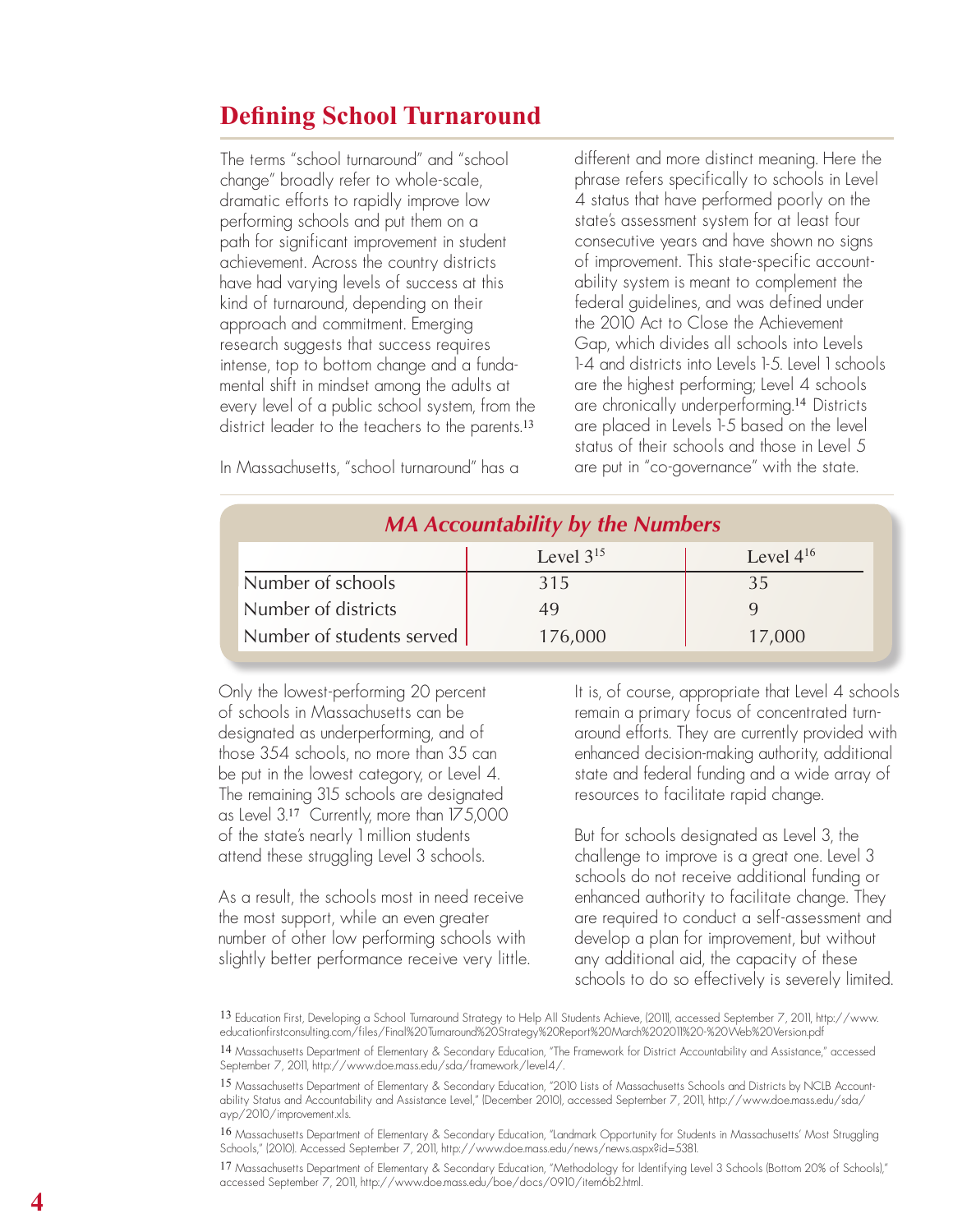#### **Getting Turned Around**

The good news for these schools, in Massachusetts and around the country, is that there are options available to help them plan for, implement and sustain lasting change. Researchers have identified a wide array of recommended routes for low performing schools to follow, all intended to help schools change direction, improve student learning and eliminate long-held routines and practices that have led to poor performance.

The most significant challenge isn't in identifying the need for change or even in finding the right options for improvement, according to Bryan Hassel of Public Impact, a North Carolina-based national education policy and management consulting firm. The biggest challenge is in finding the time, resources and capacity to get the job started, to do it right and to maintain the reforms beyond the initial period of change.

While the research identifies a wide array of recommended routes to turning around schools, there is broad agreement on basic reform principles that are necessary to shape school and district turnaround strategies most effectively.

The University of Chicago's UChicago Impact LLC sums these up in their so-called "5Essentials," a list of conditions they recommend be

in place for reform efforts to succeed. As evidence of the importance of these conditions, researchers found that in a study of 100 public schools, those that measured strong in three or more supports were at least 10 times more likely to show substantial gains than others.<sup>18</sup>

The 5Essentials are:

- 1. **Effective leaders:** The principal works with teachers to implement a clear and strategic vision for school success.
- **2. Collaborative teachers:** The staff is committed to the school, receives strong professional development and works together to improve the school.
- **3. Involved families:** The entire school staff builds strong relationships with families and communities to support learning.
- **4. Supportive environment:** The school is safe and orderly. Teachers have high expectations for students. Students are supported by their teachers and peers.
- **5. Ambitious instruction:** Classes are academically demanding and engage students by emphasizing the application of knowledge.

*"Professional development and new curricular programs have been tried a lot in the failing school environment and they're not enough. True turnaround needs a much bigger dose of assistance and high-caliber leadership."*

> *-- Bryan Hassel, Public Impact*

18 UChicago Impact, "5Essentials," The University of Chicago, accessed September 7, 2011, http://uchicagoimpact.org/5essentials/; "New Book by Consortium Researchers Identifies Proven Formula for Successful Reform in Chicago," Consortium on Chicago School Research press release, June 13, 2010, accessed September 7, 2011, http://ccsr.uchicago.edu/news\_docs/1667EssentialSupportsPressReleaseFinal.pdf **5**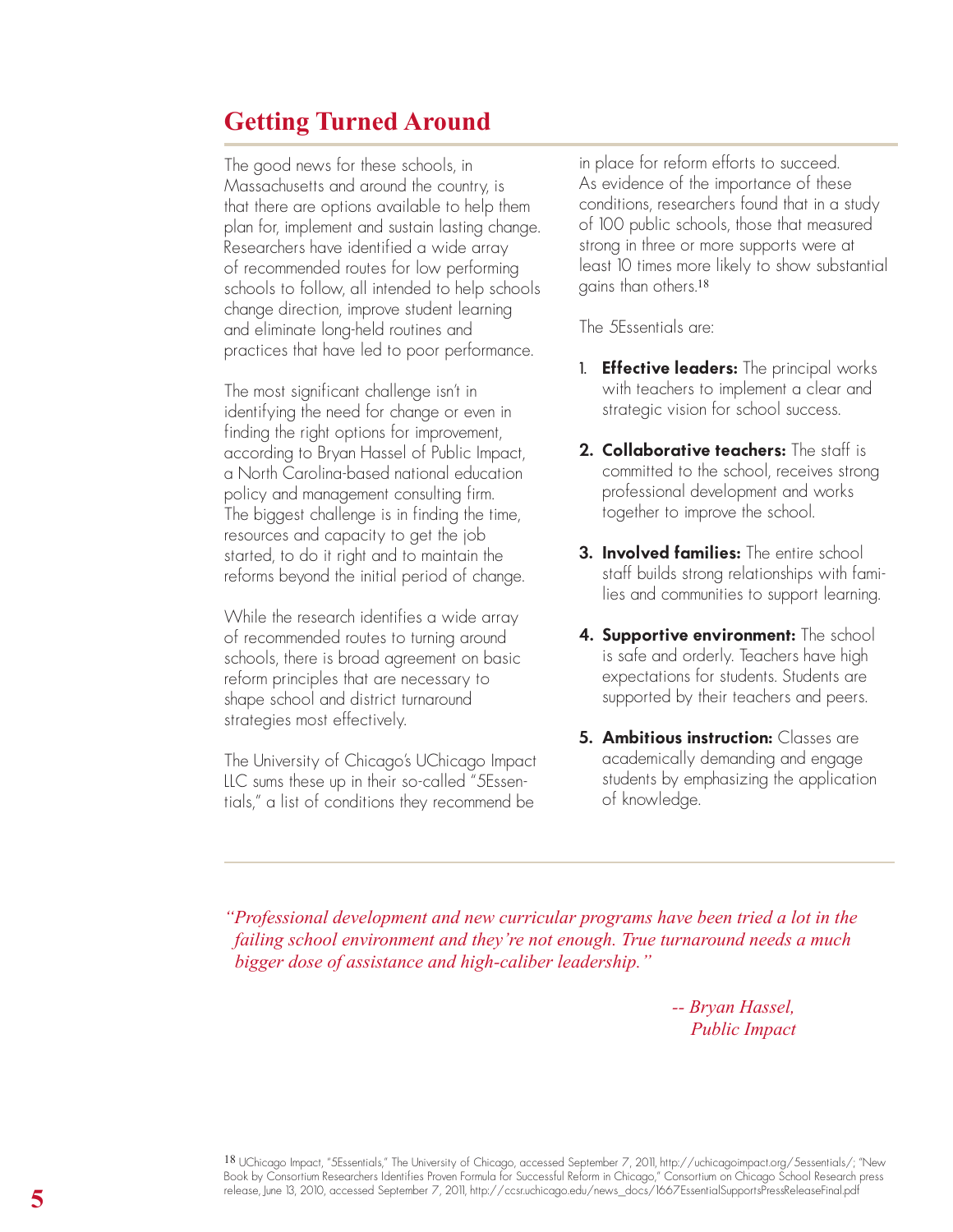A 2008 Institute for Education Sciences report called Turning Around Chronically Low-Performing Schools identified a list of strategies that align well with the 5Essentials and which their researchers found to be key components in most successful turnaround efforts:<sup>19</sup>

- **Signal the need for dramatic change with strong leadership.** Low-performing schools need to make fast, dramatic changes to improve student achievement within a short timeframe. Strong leadership and staff commitment is critical to drive this effort forward successfully.
- **Maintain a consistent focus on improving instruction.** Schools should set goals to meet evidencebased instructional improvement needs and continue to measure student progress and educator practice to refine strategies.
- **Make visible improvements early in the school turnaround process (quick wins).** Early successes will help staff see that change is possible and help to build broader and more committed buy-in to the process.
- **Build a committed staff.** School leaders must develop a team of educators who are willing and able to do what is necessary to improve student performance.

## **Bringing In Outside Support**

Turning around a school that has struggled for years isn't easy work and requires a major commitment to change and a reframing of attitudes. Long-held practices that have not produced positive outcomes for students need to be replaced and even the most experienced teachers will need to commit to new approaches, curricula, schedules and routines.

Unfortunately figuring out how to do this right—and then actually doing it—takes more time, energy and resources than most low performing schools currently have available.

This is precisely when high quality outside partners can step in. Experienced external partners and experts are well-positioned to help move schools through their reform process and leave them on a path to true turnaround. As "outsiders," they are uniquely positioned to advise on improvement strategies, act as a buffer between the school

and the district, and initiate, and ultimately implement, dramatic and effective change. Outside partners can also provide the necessary capacity to focus the attention of schools that are either stagnating or on the decline. State departments of education and local school and district leaders are appropriately focused on the needs of their lowest performing schools and are often unable to give equal attention to the next tier of schools. Many of these schools, known as Level 3 schools in Massachusetts, are either in a downward spiral or academically stagnant. Yet, with additional resources, attention and support, they can still be turned around.

Researchers, educators and experts around the country have developed their own recommended reform options, many of which overlap significantly, particularly on the use of at least one external partner. (See summary research findings on pages 10-11).

19 Rebecca Herman et al., "IES Practice Guide: Turning Around Chronically Low-Performing Schools, (Washington, DC: U.S. Department of Education. National Center for Education Evaluation and Regional Assistance, Institute for Education Sciences,2008), accessed September 7, 2011 http://ies.ed.gov/ncee/wwc/pdf/practiceguides/Turnaround\_pg\_04181.pdf **6**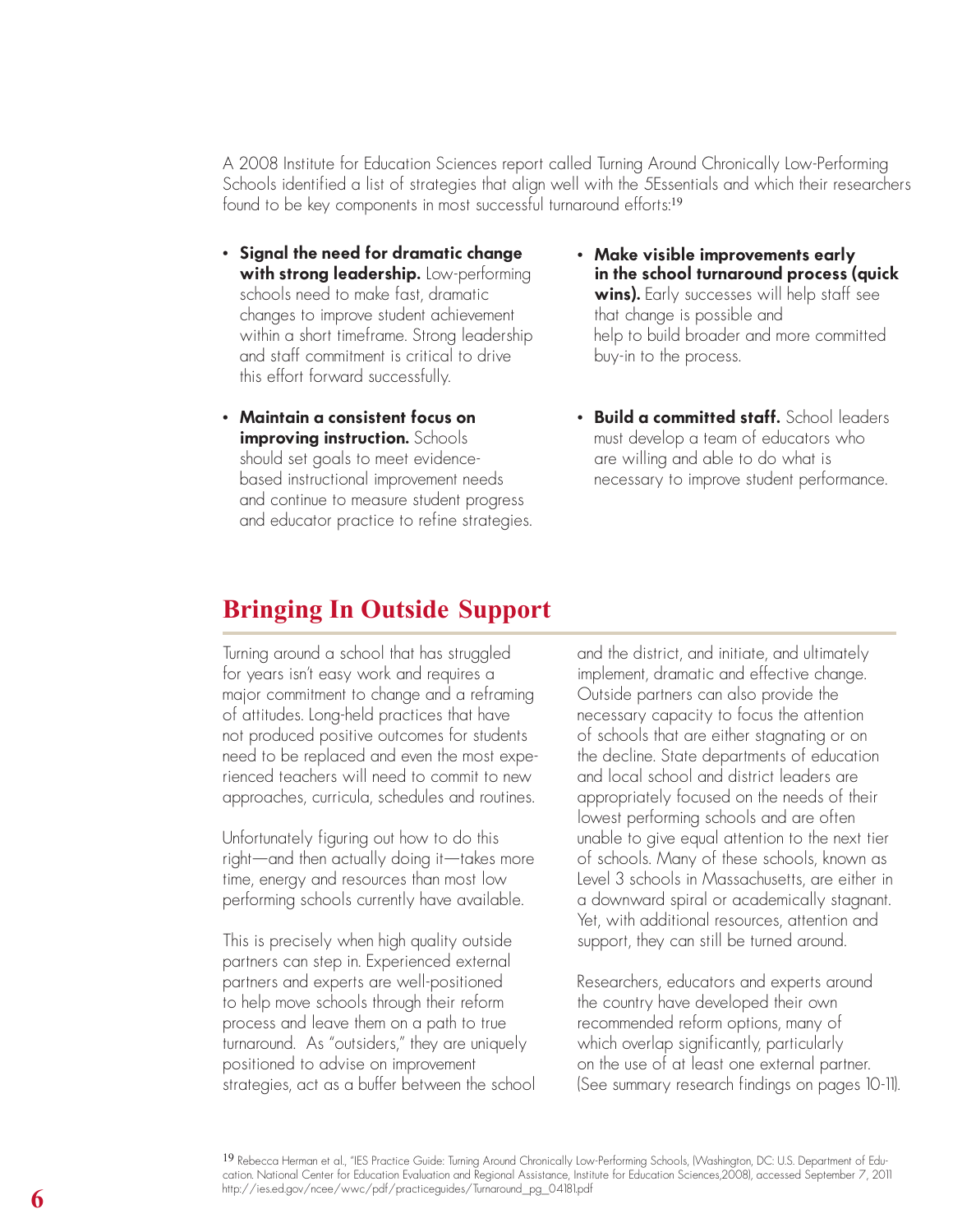## **How To Make Partnerships Work**

Generally speaking, experts agree that strategic external partners should be brought in to play one or more of three specific roles: (1) Provide deep knowledge of what really helps low performing schools change their performance trajectory; (2) Provide additional capacity and resources to already stretched-thin schools; and (3) Bring a thorough understanding of how to actually make change happen, based on previous experience in other school and district settings.

Expertise in implementation—the ability to turn a plan into action—is often where external partners can be most helpful. The work needed to reform a low performing school is exceptionally complex, and can be easily overshadowed by the school's day-to-day needs when the effort is led by internal staff. An outside partner brings an objective perspective, a unique set of skills and experiences, and is unencumbered by daily school responsibilities. Instead, they are free to work collaboratively with the school and maintain an exclusive focus on the school's future. Successful partners can create a roadmap for change, develop a realistic work plan, measure progress against benchmarks, manage multiple partners and can oversee the entire reform effort.

Mass Insight, a Massachusetts-based education policy research organization that specializes in school turnaround, recommends that lead partners be given decision-making authority on school staffing, including hiring a new principal and teachers; to provide core academic and student support services; and to build internal capacity. The length of the

partnership may vary depending on the need but, throughout the engagement, Mass Insight recommends that the external partner maintain a full-time, intensive relationship with the school.<sup>20</sup>

Perspectives vary on how many partners should play a leadership role at one school. Mass Insight recommends using a lead partner<sup>21</sup> to avoid layering multiple, overlapping and possibly conflicting strategies. In contrast, a 2003 report by Brown University's Annenberg Institute for School Reform argued against a single lead partner, noting that various organizations can play differing roles: some outside organizations can help to energize schools to build talent and capacities, foundations can help to nurture successful partnerships and advocacy organizations can help to push reform and demand change.<sup>22</sup>

To ensure success, all partnerships must be clearly defined at the outset to ensure that the partners, school and district leaders and classroom teachers know their role in the school change effort and that all of the adults involved see the work as a top priority. Experts say that partners should seek out relationships with schools that are able to:<sup>23</sup>

- Establish clear organizational goals and expected school-based outcomes
- Spell out pre-requisite conditions for the partnership
- 
- 
- Commit to strong and ongoing leadership Invest in ongoing evaluation Clearly articulate roles and responsibilities Develop a scaling and district
- capacity-building strategy

20 Mass Insight, School Turnaround Models: Emerging Turnaround Strategies and Results (2010), accessed September 7, 2011, http://www. massinsight.org/publications/stg-resources/112/file/1/pubs/2010/07/20/Turnaround\_Models\_7\_19\_10.pdf

21 Mass Insight, School Turnaround Strategies That Have Failed (2010), accessed September 7, 2011, http://www.massinsight.org/publica tions/stg-resources/112/file/1/pubs/2010/07/20/Turnaround\_Models\_7\_19\_10.pdf

22 Robert A. Kronely and Claire Handley, Reforming Relationships: School Districts, External Organizations and Systemic Change (Providence, RI: Annenberg Institute for School Reform, 2003), accessed September 7, 2011, http://www.kronley.com/documents/ReformingRelationships-AISR.pdf

23 Education First, "School Change Research and Findings" Compiled for EdVestors Governing Board, Boston, MA, March 2011.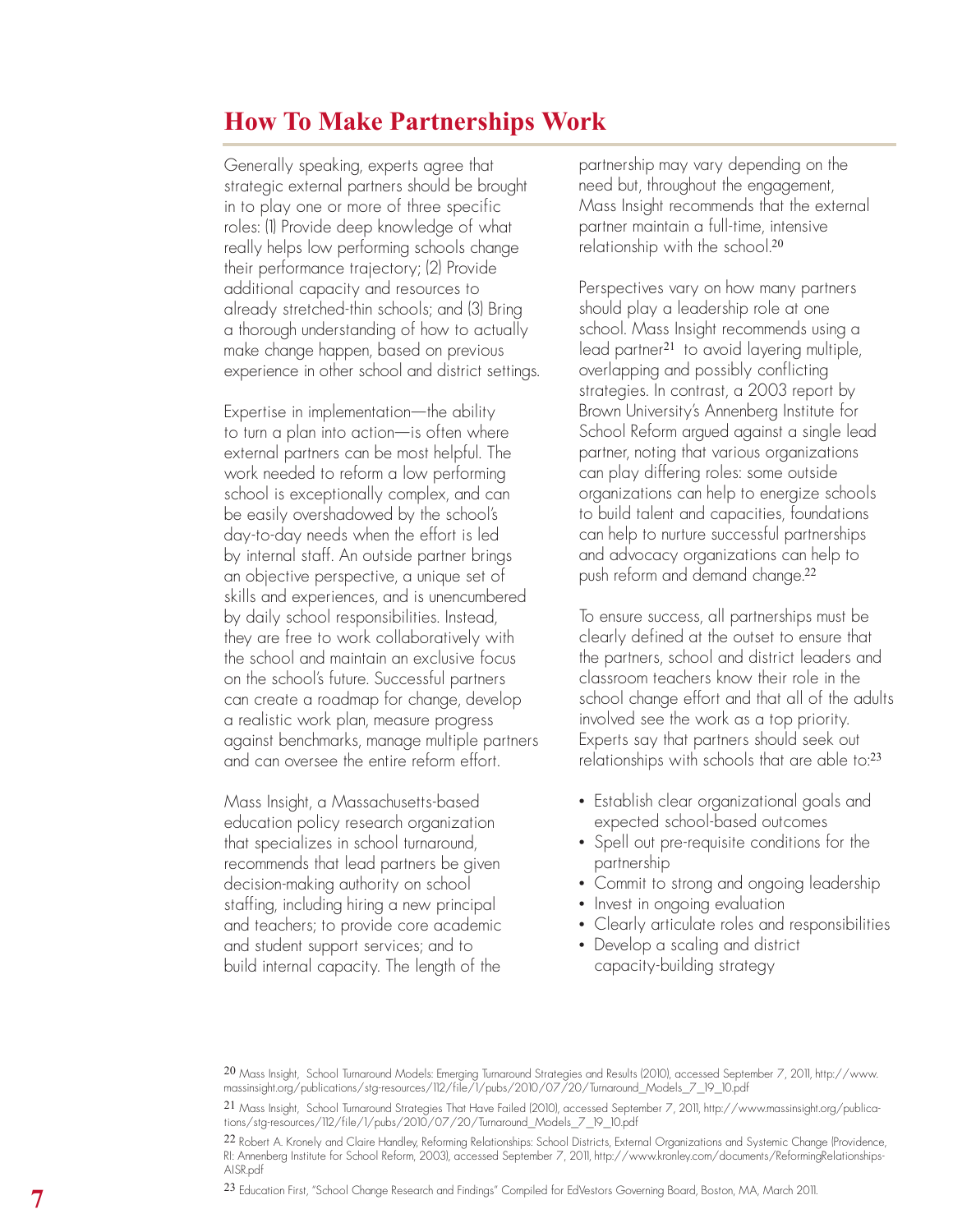Although external partners can play a key role in a school's overall reform, their role is a temporary one. Public Impact recommends that school leaders keep this in mind when setting the parameters of their work. Specifically, they recommend that schools seek out external partners who can, among other things, provide services that are part of a long-term strategy, are customized to the school's particular needs, are researched-based, and include a plan to gain teacher buy-in and build internal capacity to practice the skills independently in the future.<sup>24</sup>

The concept of bringing in outside help to drive wholesale change is neither new nor unique to education. The corporate world has long used this model by bringing in consulting or management firms when a company, even a successful one, is looking to embark on a major shift in direction.

**Conclusion**

Electronics retailer Best Buy utilized this strategy when they hired Accenture as a long-term partner to support them in implementing a new "Customer Centricity" strategy. While on board, Accenture helped develop new capabilities, improve effectiveness and managed a human resources call center. This extra capacity, influx of new ideas and outsider perspective allowed Best Buy to focus on its day-today sales and operations while plans for its new, customer-focused strategy were developed and finalized.<sup>25</sup>

Schools, obviously, are vastly different from businesses, but in this case have a similarly urgent need. The additional support and capacity that outside partners are able to provide can enable schools to simultaneously educate students while planning and implementing dramatic, top-to-bottom change.

Schools, districts and states across the country have wrestled for decades with the complex question of how to change course, accelerate learning and improve student achievement overall. Some have been successful; others have not. These experiences are contributing to a growing understanding about what interventions can make a difference, including how external school partners can help low performing schools develop, implement and sustain strategies to improve student achievement.

Many of those that continue to struggle now have viable options: the lowest performing schools have access to federal funding to pursue outside support and numerous nonprofits, charter school organizations and community groups around the country have launched efforts to partner deeply with small groups of schools in need.

This help cannot come soon enough. Already, too many students have either dropped out or graduated from low performing schools without the skills they need to be effective in the workplace and school children across the country are en route to follow a similar path. With the right partners in place, schools staffed by educators willing to embrace new strategies and practices can change course rapidly and set their students on a new route to academic, career and lifelong success.

24 Bryan Hassel and Lucy Steiner, Guide to Working with External Providers: Partnerships to Improve Teaching and Learning, 2nd ed. (Naperville, IL: Learning Point Associates, 2010), accessed September 7, 2011, http://www.learningpt.org/pdfs/External\_Provider\_Guide.pdf.

25 Accenture, "Best Buy: Customer Centricity," accessed September 7, 2011, http://www.accenture.com/us-en/Pages/success-best-buycustomer-centricity.aspx **8**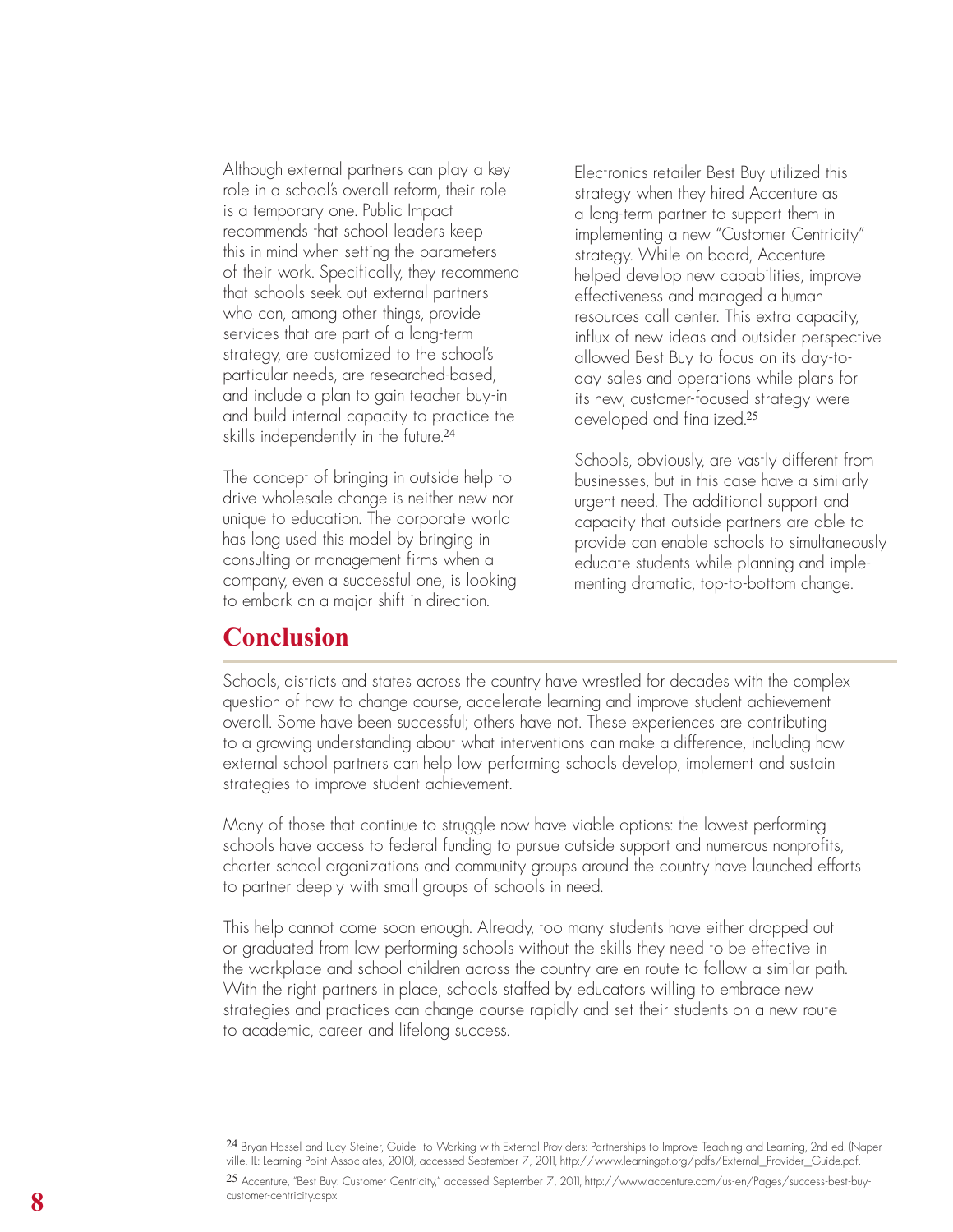# **Research Findings: School Improvement/Turnaround Frameworks**

*These summarized research findings include a selection of nationally-recognized strategies that have been proven to help support the turnaround of traditional public schools. This list is not meant to be comprehensive, but represents a wide range of strategies that have been successful around the country.* 

| <b>School Turnaround Frameworks</b>                                                                         | <b>Key Elements</b>                                                                                                                                                                                                                                                                                                                                                                                                                                                                                                                                                                                                                                                                                                                                                                                                                                                                                                                                                               |
|-------------------------------------------------------------------------------------------------------------|-----------------------------------------------------------------------------------------------------------------------------------------------------------------------------------------------------------------------------------------------------------------------------------------------------------------------------------------------------------------------------------------------------------------------------------------------------------------------------------------------------------------------------------------------------------------------------------------------------------------------------------------------------------------------------------------------------------------------------------------------------------------------------------------------------------------------------------------------------------------------------------------------------------------------------------------------------------------------------------|
| Lead Turnaround Partner,<br>MassInsight                                                                     | The school or district brings in an outside partner to manage a small<br>cluster of schools. This partner is ultimately held accountable for<br>student achievement gains, and is given authority over staffing, time,<br>money and programming. <sup>26</sup>                                                                                                                                                                                                                                                                                                                                                                                                                                                                                                                                                                                                                                                                                                                    |
| Comprehensive School/<br>Whole School Reform                                                                | Comprehensive School Reform (CSR) is one of the No Child Left<br>Behind (NCLB) intervention options, but research on its effectiveness<br>has been mixed. CSR models typically require both internal support<br>(teachers) and external support (external partners) to facilitate school<br>turnaround. Research into the decades-old model has found that when<br>the necessary support is lacking, CSR models "only have modest<br>effects on student achievement."27                                                                                                                                                                                                                                                                                                                                                                                                                                                                                                           |
| "School on the Move" Prize<br>Analysis, EdVestors & the<br>Rennie Center for Education<br>Research & Policy | Since 2006 EdVestors has awarded \$100,000 each year to an<br>urban school in Boston that has made significant strides toward<br>improving student achievement over a five-year period. Similarities<br>between these Boston schools has been documented over the past<br>five years by the Rennie Center for Education Research and Policy,<br>which has found that they share three common practices:28<br>• Shared Leadership - Shared Learning: Distributed leadership<br>grounded in shared accountability between administrators and<br>teachers toward a goal of instructional excellence and increased<br>student achievement;<br>• Data-driven Instruction: Intentional systems to use data to drive<br>decisions about curriculum, instruction and student supports;<br>• Academic Rigor and Student Support: A student-centered approach<br>that balances high academic expectations with integrated<br>academic and developmental supports targeted to student needs. |
| UChicago Impact's<br>5Essentials                                                                            | The University of Chicago's UChicago Impact LLC provides tools<br>and services to gather evidence, conduct analysis and build<br>capacity to improve schools. One such tool is the 5Essentials,<br>a diagnostic assessment of school effectiveness along five essential<br>components of school success derived from 20 years of research<br>conducted by the Consortium on Chicago School Research. What<br>they have found is that schools that are well-organized, safe and<br>supportive are most likely to be successful.29<br>The 5Essentials are:<br>• Effective leaders: The principal works with teachers to implement<br>a clear and strategic vision for school success.<br>• Collaborative teachers: The staff is committed to the school,<br>receives strong professional development, and works together<br>to improve the school.                                                                                                                                  |

26 Mass Insight, School Turnaround Strategies That Have Failed (2010), accessed September 7, 2011, http://www.massinsight.org/publications/stg-resources/112/file/1/pubs/2010/07/20/Turnaround\_Models\_7\_19\_10.pdf

27 Georges Vernez et al., Evaluating Comprehensive School Reform Models at Scale: Focus on Implementation (Santa Monica, CA: RAND, 2006), accessed September 7, 2011 http://www.rand.org/pubs/monographs/2006/RAND\_MG546.pdf

28 Rennie Center for Education Research and Policy, Charting the Course: Four Years of the Thomas W. Payzant School on the Move Prize (EdVestors 2010).

29 UChicago Impact, "5Essentials," The University of Chicago, accessed September 7, 2011, http://uchicagoimpact.org/5essentials/; "New Book by Consortium Researchers Identifies Proven Formula for Successful Reform in Chicago," Consortium on Chicago School Research press release, June 13, 2010, accessed September 7, 2011, http://ccsr.uchicago.edu/news\_docs/1667EssentialSupportsPressReleaseFinal.pdf **9**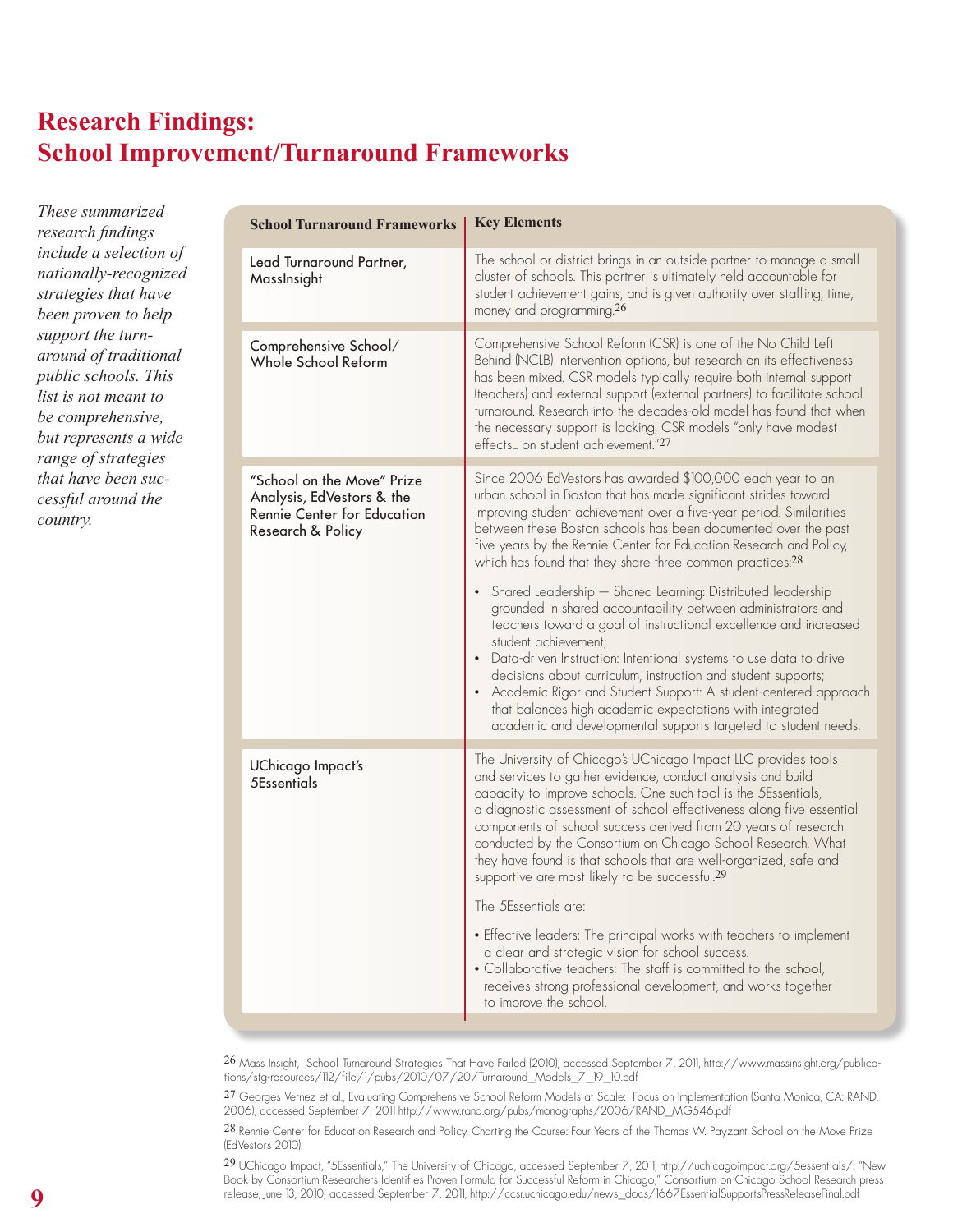| <b>School Turnaround Frameworks</b>                                               | <b>Key Elements</b>                                                                                                                                                                                                                                                                                                                                                                                                                                                                                                                                                                                                                                                                                                                                                                                                                                                                                                                                               |
|-----------------------------------------------------------------------------------|-------------------------------------------------------------------------------------------------------------------------------------------------------------------------------------------------------------------------------------------------------------------------------------------------------------------------------------------------------------------------------------------------------------------------------------------------------------------------------------------------------------------------------------------------------------------------------------------------------------------------------------------------------------------------------------------------------------------------------------------------------------------------------------------------------------------------------------------------------------------------------------------------------------------------------------------------------------------|
| UChicago Impact's<br>5Essentials continued                                        | • Involved families: The entire school staff builds strong<br>relationships with families and communities to support learning.<br>• Supportive environment: The school is safe and orderly.<br>Teachers have high expectations for students. Students are<br>supported by their teachers and peers.<br>• Ambitious instruction: Classes are academically demanding and<br>engage students by emphasizing the application of knowledge.                                                                                                                                                                                                                                                                                                                                                                                                                                                                                                                            |
| Academy for Urban<br>School Leadership (AUSL)                                     | • The AUSL turnaround model is, in essence, school reconstitution. The<br>full model involves hiring entirely new staff, AUSL-trained teachers<br>(known as their "secret sauce") and renovated facilities. Their theory<br>is based on research from Marzano, Bridgespan, Mass Insight and<br>the AUSL network, and is summarized in the acronym PASSAGE:30<br>• Positive school culture<br>• Action against adversity<br>• Setting goals and getting it done<br>• Shared responsibility for achievement<br>• Guaranteed and viable curriculum<br>• Engaging and personalized instruction                                                                                                                                                                                                                                                                                                                                                                        |
| New American Schools Model<br>for Whole-School Reform                             | New American Schools (NAS) was created 1991 to lead a large<br>scale effort to improve student achievement by implementing<br>"whole-school" redesigns — coherent, holistic approaches analogous<br>to turnaround efforts seen today. Throughout their work they have<br>validated the theory that "external change agents" can be important<br>partners in implementing school change. Among their findings:31<br>Teacher support and buy-in on the selection of the school<br>change process is key to successful implementation.<br>Principal leadership contributes to successful implementation,<br>and teacher opinion of the principal is "the most important<br>indicator of implementation level achieved."<br>Implementation is sometimes impaired by "teacher overload"<br>when multiple reforms are implemented simultaneously.<br>District support, adequate funding and the removal of barriers<br>to reform is important to strong implementation. |
| Intermediary organizations<br>that started small high schools<br>in New York City | The Bill & Melinda Gates Foundation has provided the funding for<br>18 separate intermediary organizations to start small high schools<br>in New York City. To date these schools have been able to success-<br>fully staff up, manage external pressures from the district, develop a<br>start-up curriculum and planning tools and provide financial resources.<br>Their biggest barriers have been in maneuvering district operating<br>procedures and building internal capacity within each school.32                                                                                                                                                                                                                                                                                                                                                                                                                                                        |

30 Academy for Urban School Leadership, "Our Framework for High Performing Schools," accessed September 7, 2011 http://www.auslchicago.org/schools-turnaround.html

31 Mark Berends, et al., Facing the Challenges of Whole-School Reform: New American Schools After a Decade (Santa Monica, CA: RAND, 2002).

 $\frac{32}{2}$  Eileen Foley, et al., Approaches of Bill & Melinda Gates Foundation-Funded Intermediary Organizations to Structuring and Supporting<br>Small High Schools in New York City (2010), accessed September 7, 2011, http:/